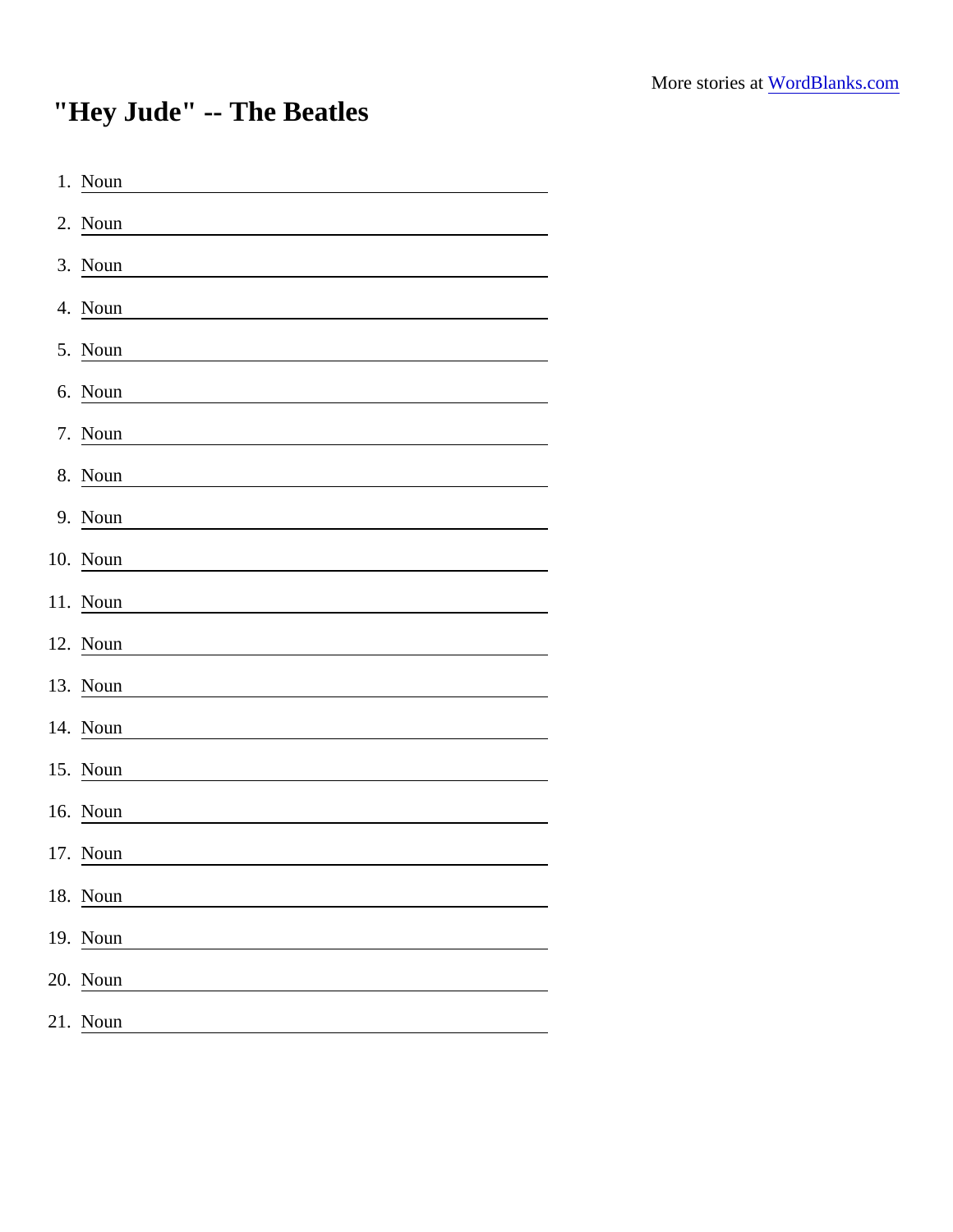## **"Hey Jude" -- The Beatles**

Hey jude, donâ??t make it <u>Noun</u> . Take a sad Noun and make it better. Remember to let Noun into your Noun then you can start to Noun it better. Hey <u>Noun</u> donâ??t be Noun . You were Noun to go out and get

her. The minute you let her under your  $\frac{N_{\text{Oun}}}{N_{\text{Oun}}}$  Then you begin to

make it Noun . And anytime you feel the pain, hey jude, refrain,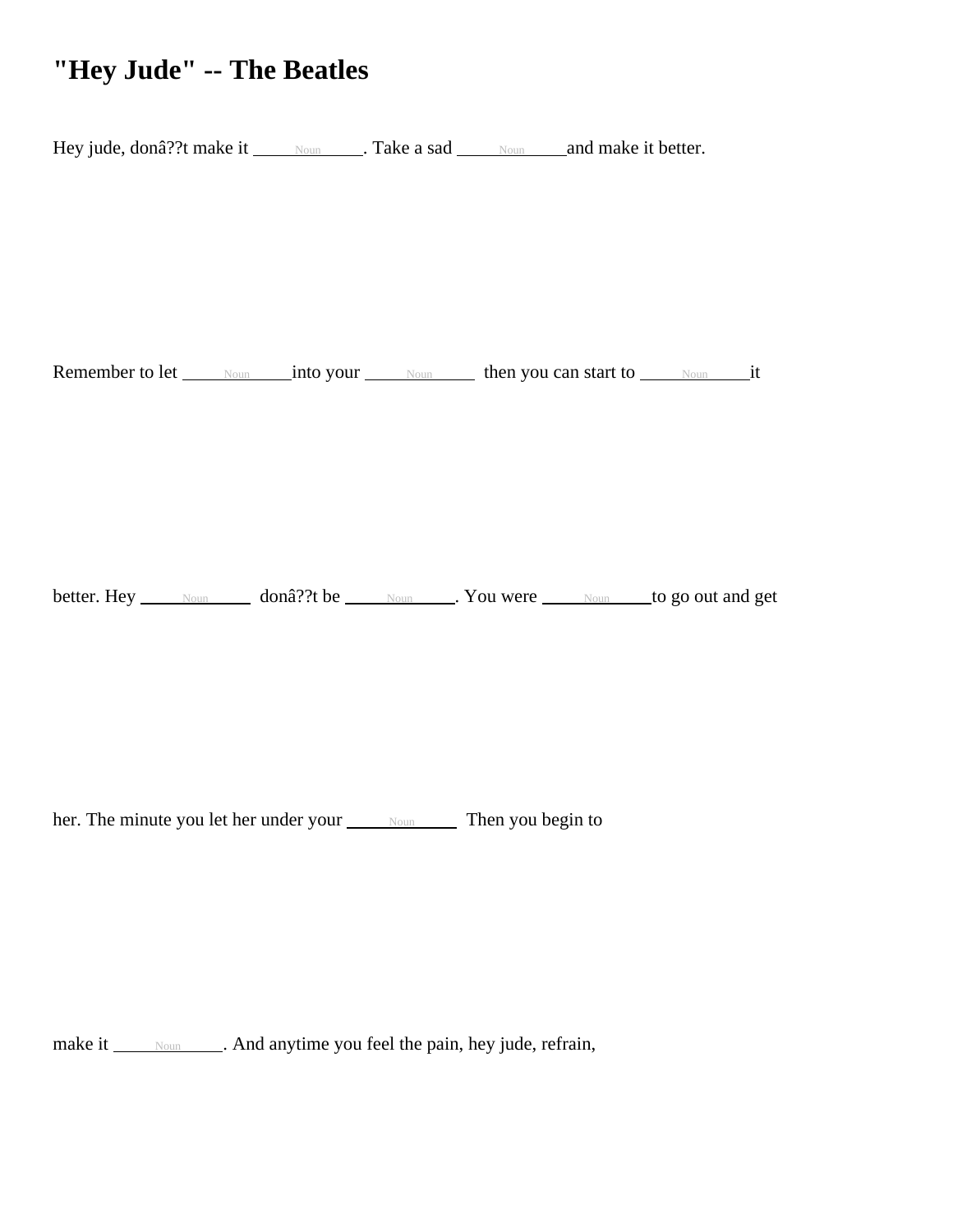donâ??t carry the  $\frac{N_{\text{Oun}}}{N_{\text{Oun}}}$  upon your  $\frac{N_{\text{Oun}}}{N_{\text{Oun}}}$ . For well you know that

its a fool who plays it cool, by making his  $\frac{N_{\text{Oun}}}{N_{\text{Oun}}}$  a little  $\frac{N_{\text{Oun}}}{N_{\text{Oun}}}$ . Hey

jude, donâ??t let me down. You have found <u>Noun now</u> go and get her.

Remember to let her into your <u>Noun Noun</u> then you can start to <u>Noun i</u>t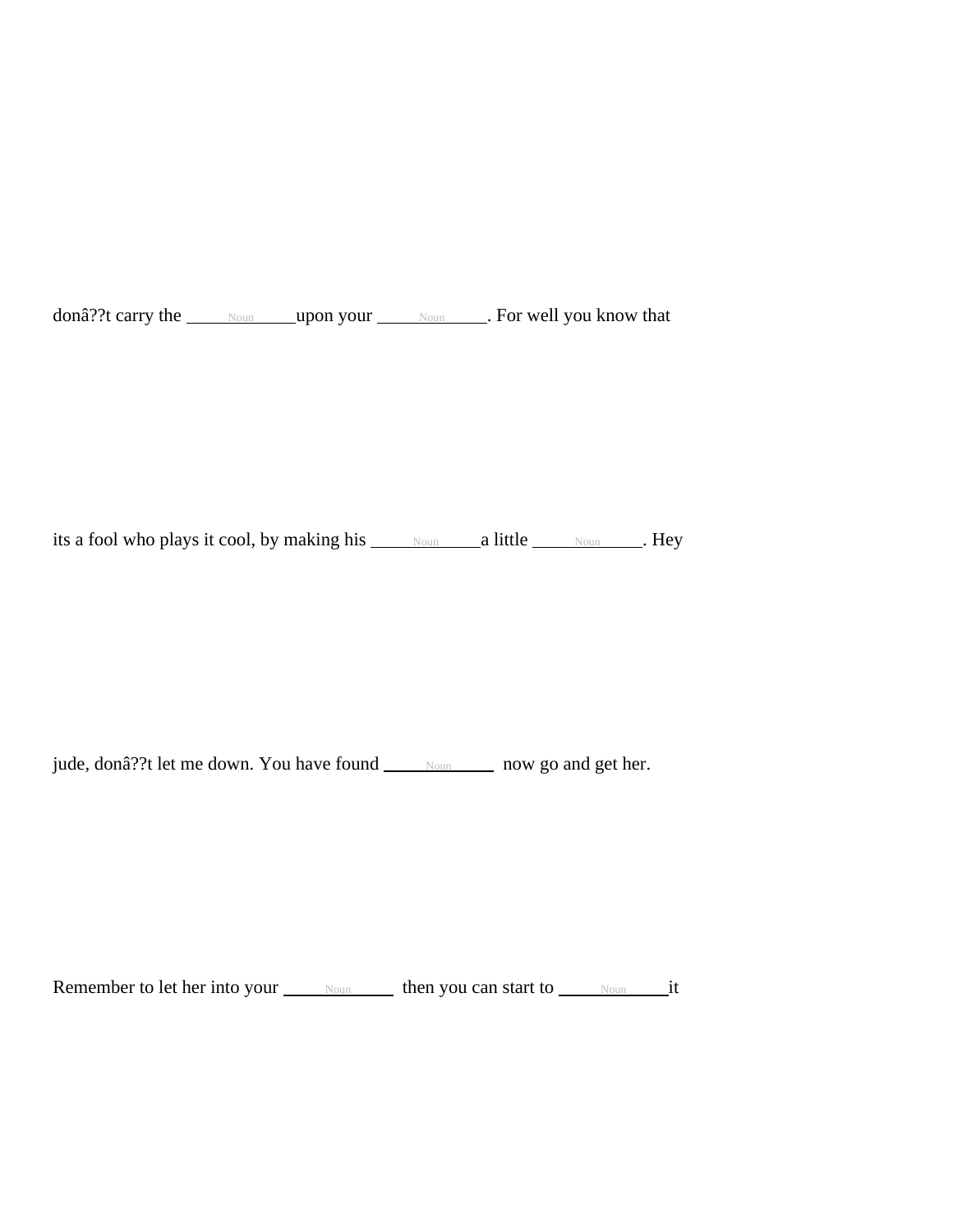better. So let it out and let it in, hey jude, begin. Youâ??re waiting

for <u>Noun to Noun</u> with. And donâ??t you know that its just you,

hey jude, youâ??ll do, the Noun you need is on your shoulder.

Hey jude, donâ??t make it bad.Take a sad song and make it better.

Remember to let her under your  $\frac{N_{\text{OUD}}}{N_{\text{OUD}}}$  then youâ??ll begin to make it.